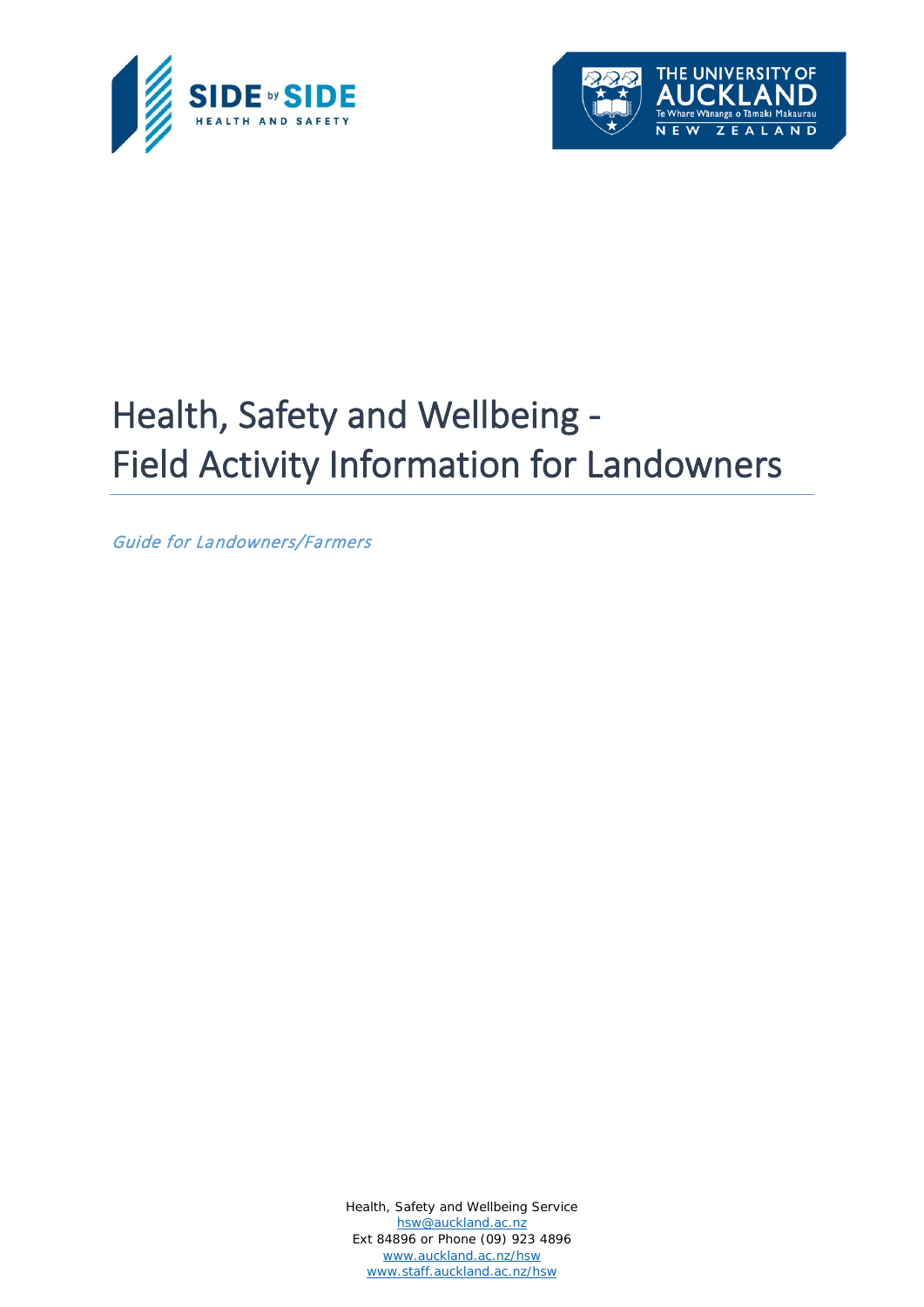This guide is to inform landowners / property managers of The University of Auckland's Health and Safety practice and procedure for undertaking activities on their property with their authorisation.

The University of Auckland is very mindful to maintain regular communication with the parties involved to ensure they are comfortable with the intended activity. The University of Auckland is conscious of the need to maintain the highest level health and safety standards.

We hope that this information will assist with your approval to access your property. This will allow us to conduct and complete vital research and education opportunities for our students.

Thank you for you participation and time.

2/6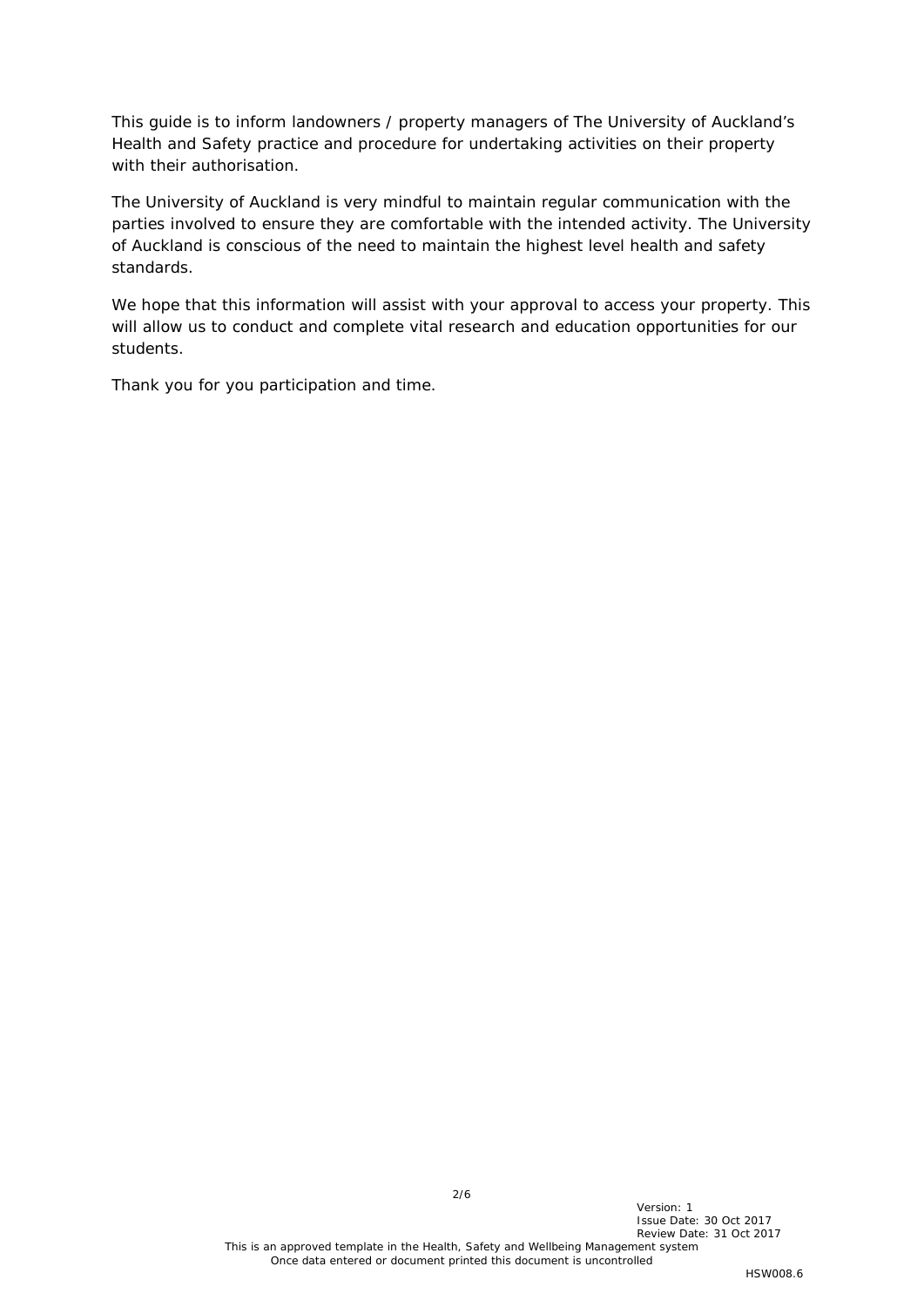| <b>Proposed Field Activity</b>  |                                            |                         |  |  |
|---------------------------------|--------------------------------------------|-------------------------|--|--|
| <b>Faculty</b>                  |                                            | Issue date:             |  |  |
| School /                        |                                            |                         |  |  |
| <b>Department</b>               |                                            | Review date:            |  |  |
|                                 |                                            | Approver:               |  |  |
| Field                           | Name:                                      | <b>Contact Details:</b> |  |  |
| Leader                          |                                            |                         |  |  |
| <b>School</b><br><b>Contact</b> | Name:                                      | <b>Contact Details:</b> |  |  |
|                                 | Description of field activity and scope:   |                         |  |  |
|                                 |                                            |                         |  |  |
|                                 |                                            |                         |  |  |
|                                 |                                            |                         |  |  |
|                                 |                                            |                         |  |  |
|                                 |                                            |                         |  |  |
|                                 |                                            |                         |  |  |
|                                 |                                            |                         |  |  |
| <b>Field activity details</b>   |                                            |                         |  |  |
|                                 | Programme / course / research activity:    |                         |  |  |
|                                 |                                            |                         |  |  |
| Purpose of field activity:      |                                            |                         |  |  |
|                                 | Number of participants involved:           |                         |  |  |
|                                 |                                            |                         |  |  |
|                                 | Other participants / contractors involved: |                         |  |  |
|                                 |                                            |                         |  |  |
| Duration of Activity:           |                                            |                         |  |  |
| Monitoring visits and times:    |                                            |                         |  |  |

# **Intended programme**

*Provide a brief description of the daily field activities, including location of activities, distance from field HQ, planned route, maps/charts, estimated times to reach each point*

3/6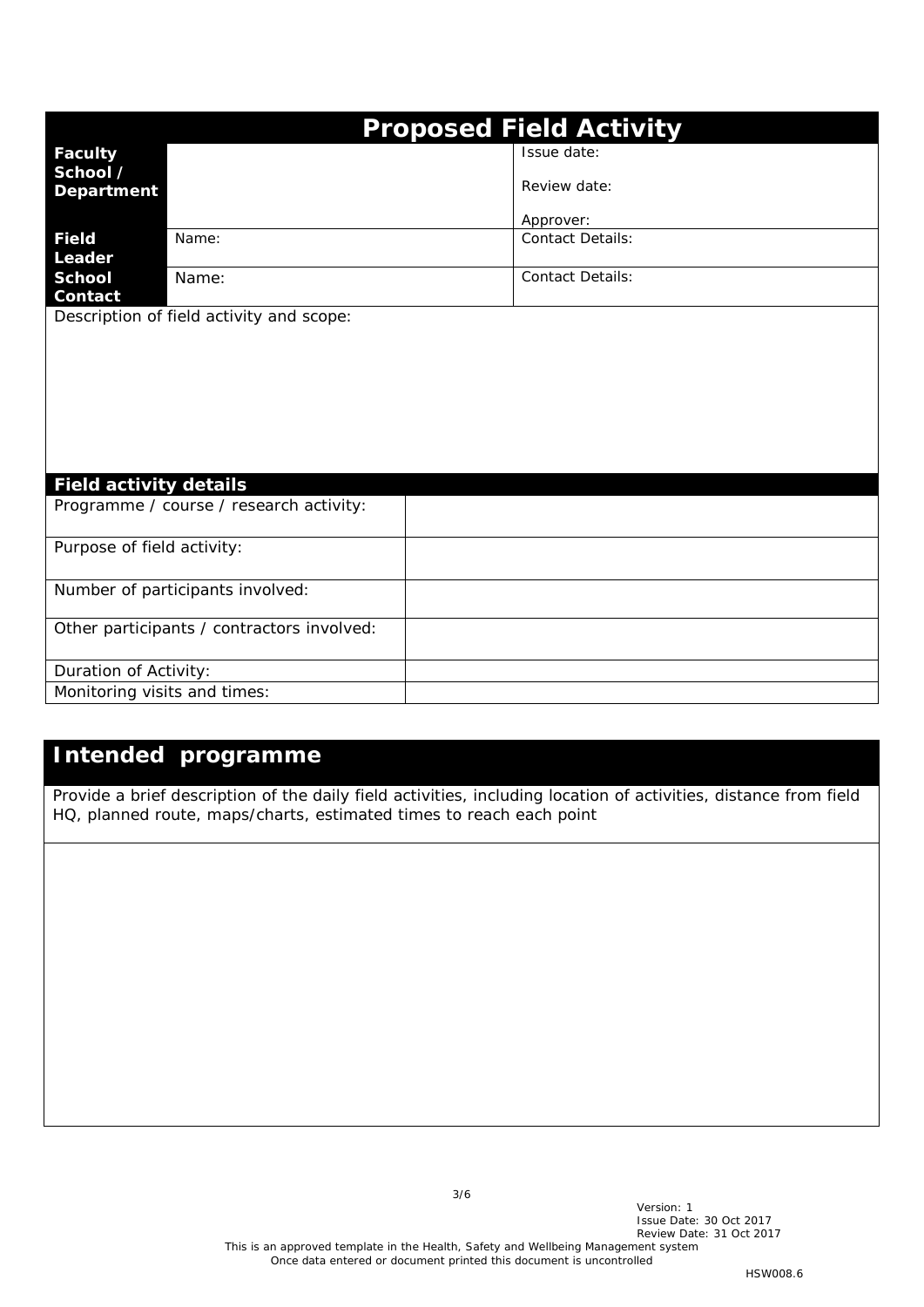# **Vehicles proposed to be brought onsite** Vehicle details Vehicle 1 Vehicle 2 Vehicle 3 Vehicle 4 Make Model Year Colour Registration plate Current WOF Vehicle Weight Size Trailer Detail Type / Make Registration Size Weight (Approximate) Other forms of vehicles or transportation proposed to be used onsite or to access site Mountain Bike All-Terrain Vehicle

| <b>Marine Craft</b>     |  |
|-------------------------|--|
| <b>Vessel Details</b>   |  |
| <b>MSA Registration</b> |  |
|                         |  |
| Type / Make             |  |
| Weight                  |  |

| Aircraft / Drone Operator       |  |
|---------------------------------|--|
| Name of operator                |  |
| Type of aircraft to be operated |  |
| Landing zones                   |  |

| Proposed Scientific Equipment to be deployed or<br>to remain onsite: | Proposed Locations:                                                    |
|----------------------------------------------------------------------|------------------------------------------------------------------------|
|                                                                      |                                                                        |
|                                                                      |                                                                        |
|                                                                      |                                                                        |
| Frequency of monitoring visit:                                       | Special restrictions operating in vicinity of<br>Monitoring Equipment: |
|                                                                      |                                                                        |
|                                                                      |                                                                        |
|                                                                      |                                                                        |
|                                                                      |                                                                        |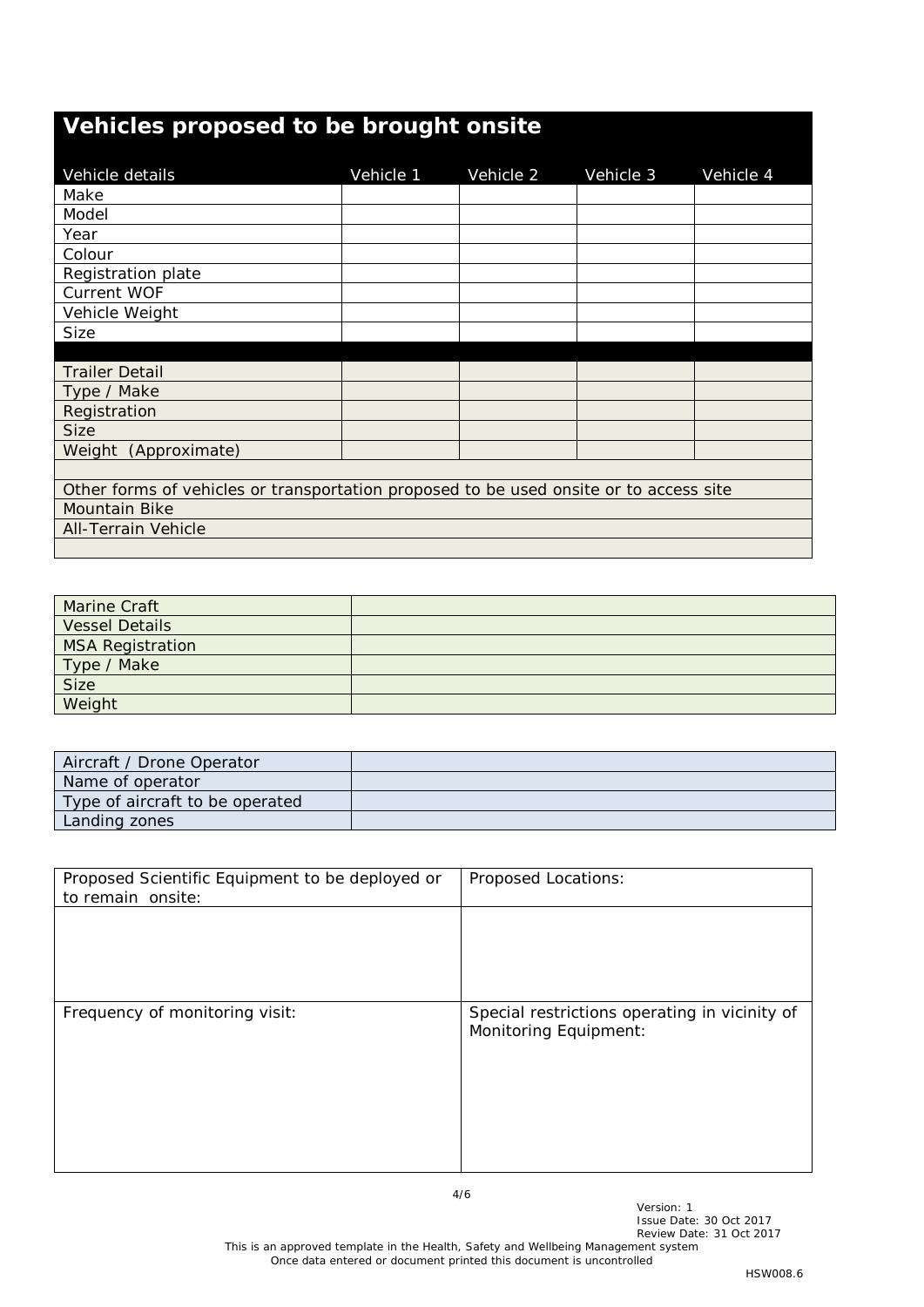# **Field Activity Risk Management**

All proposed Field Activity plans are required to be completed and approved by The University of Auckland prior to the commencement of the activity

This plan will include a risk assessment which considers the activity, tasks and the environment and the procedures on how the field party will control those risks.

The purpose of seeking information from you is to ensure we build a complete picture of any hazards and risk we would not normally know about. And to ensure that our operations do not cause a hazard or harm to you and your workers or that we do not conflict with your daily operations.

The Field Party Leader will maintain regular contact and obtain updates from you or your representative throughout the pre-trip planning and duration of this activity.

# **Participants**

We will advise you of the number of participants attending and of any person that we have contracted in to provided specialist support or teaching. All participants will receive safety briefings prior to the activity and again once they are onsite. All participants will be supervised in a class situation or will have a buddy if operating in smaller groups or teams.

### **Emergency Management**

As part of our planning process, our field activity leaders will have standard procedures, actions and equipment to manage and respond to a range of emergency events. All participants will be informed of these procedures. Trained first aiders will be assigned and

be onsite and will be suitably equipped with first aid equipment. Our planning include locating the nearest medical centres in the area and a range of emergency communication equipment to call for help if needed.

We will keep you informed should there be an emergency event that takes place during the activity.

# **Site Access / Vehicles**

We will advise and seek information from you on how to access the site and the best access route to take and to identify the suitability of any vehicles to be used to reach the site destination. Your advice on terrain, road / track conditions and access bridges size and weight restrictions will helps us determine the most suitable vehicle to be used or the consideration of other means to reach the site.

### **Monitoring Research Equipment**

The Field activity leader will advise of the type and nature of scientific equipment to be deployed for the duration of the activity. They will advise you of its proposed placement, purpose and its sensitivities and ensure that you are comfortable with it operation and location and how it will be identified. If the equipment is to be deployed onsite for a longer period and requires onsite checks by the researchers they will discuss the frequency, site access permissions and prior notification. Research monitoring equipment deployed is not hazardous and primarily measures conditions or observes environmental changes.

Version: 1 Issue Date: 30 Oct 2017 Review Date: 31 Oct 2017

This is an approved template in the Health, Safety and Wellbeing Management system Once data entered or document printed this document is uncontrolled